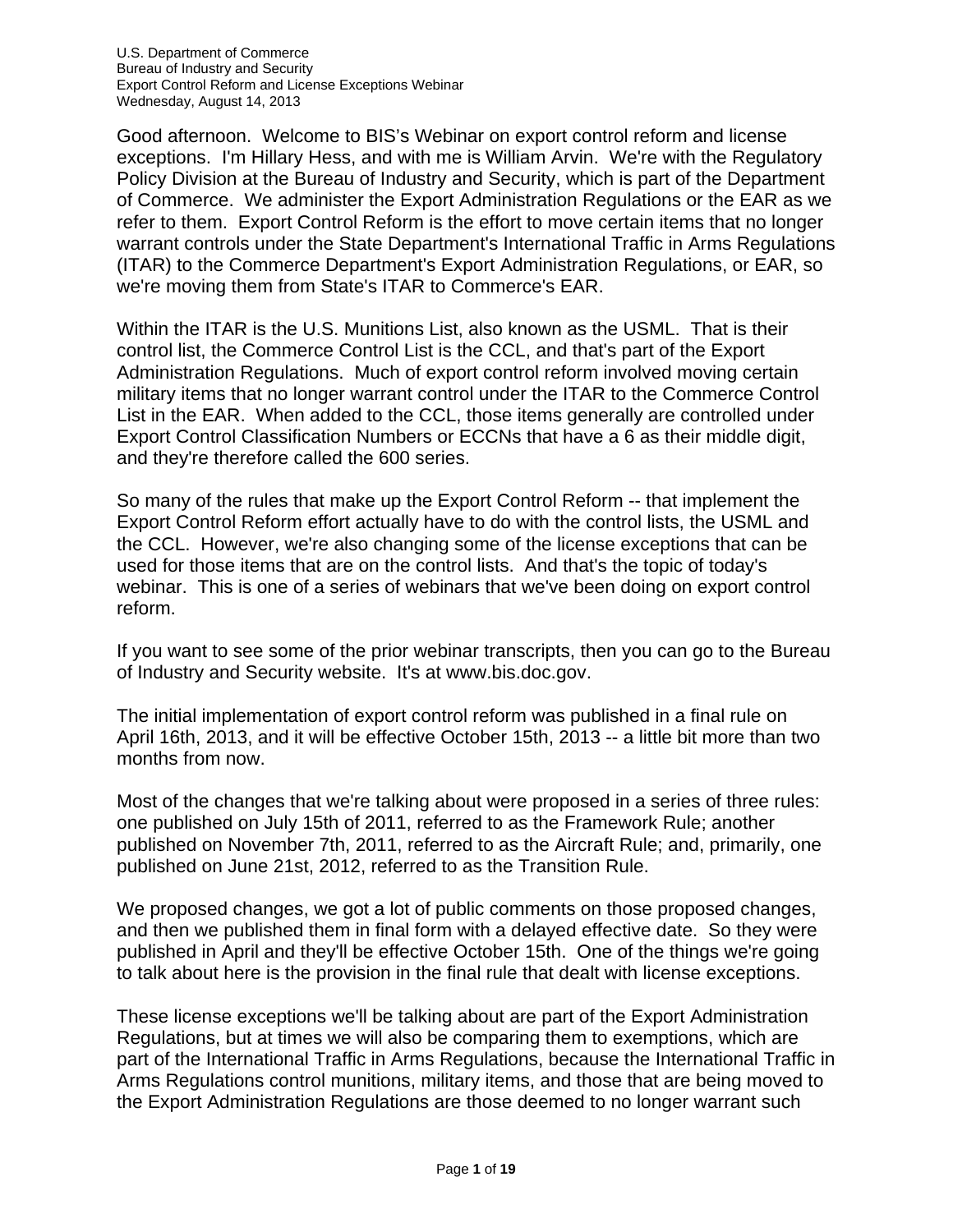rigid controls under the ITAR, although they will still be controlled as military items on the CCL under the "600 series."

We, meaning, the interagency partners, Department of Commerce, Department of State, Department of Defense, determined that if you could use an exemption under the ITAR, you should be able to use a license exception under the EAR, so that the EAR should, to the extent possible, not be more restrictive than the ITAR. And that was a genesis for a lot of the changes that we're going to be talking about today.

So for starters, let's talk about license exceptions and what they are. What is a license exception? A license exception is a published authorization. Using one of these is not like applying for a specific license for your company. There are general terms and conditions and you meet those terms and conditions, then you can use your license exception.

That's not to say that you may not be required to do some kind of paperwork. For instance, you may need some type of a written assurance, or as Bill will discuss later, with License Exception STA, you may need a consignee statement, there are records to be kept, *et cetera*. But it is not the process where you fill out a form and apply to us for a specific license.

As we talk about these license exceptions, you may notice they all have a lot of different terms and conditions and it may seem a little bit complex, but just remember they're in Part 740 of the EAR (15 CFR part 740); you don't have to memorize all the terms and conditions as long as you know where they are and you can look them up. Another thing you're going to want to remember is how your particular item is classified. We're going to be focusing mostly on 600 series items, and when we say how an item is classified, we're talking about determining its ECCN or Export Control Classification Number. So each item that you're exporting is going to have an ECCN, and each ECCN is going to carry certain reasons for control, unless the item in question is designated as EAR99.

For instance, most of what we're going to be talking about today concerns items that are controlled for national security reasons, which means that basically they're related to conventional arms; in some cases for the 600 series, they are part of a conventional arm or are a conventional arm or they may have uses that are related to conventional arms.

We're also going to talk a little bit about the rationale for using license exceptions.

When you go to a license exception under the EAR, you're using it for an item that would otherwise require a license to a particular destination. So there needs to be some reason why we're not requiring a license in this particular case. And that's the rationale that's underlying each license exception.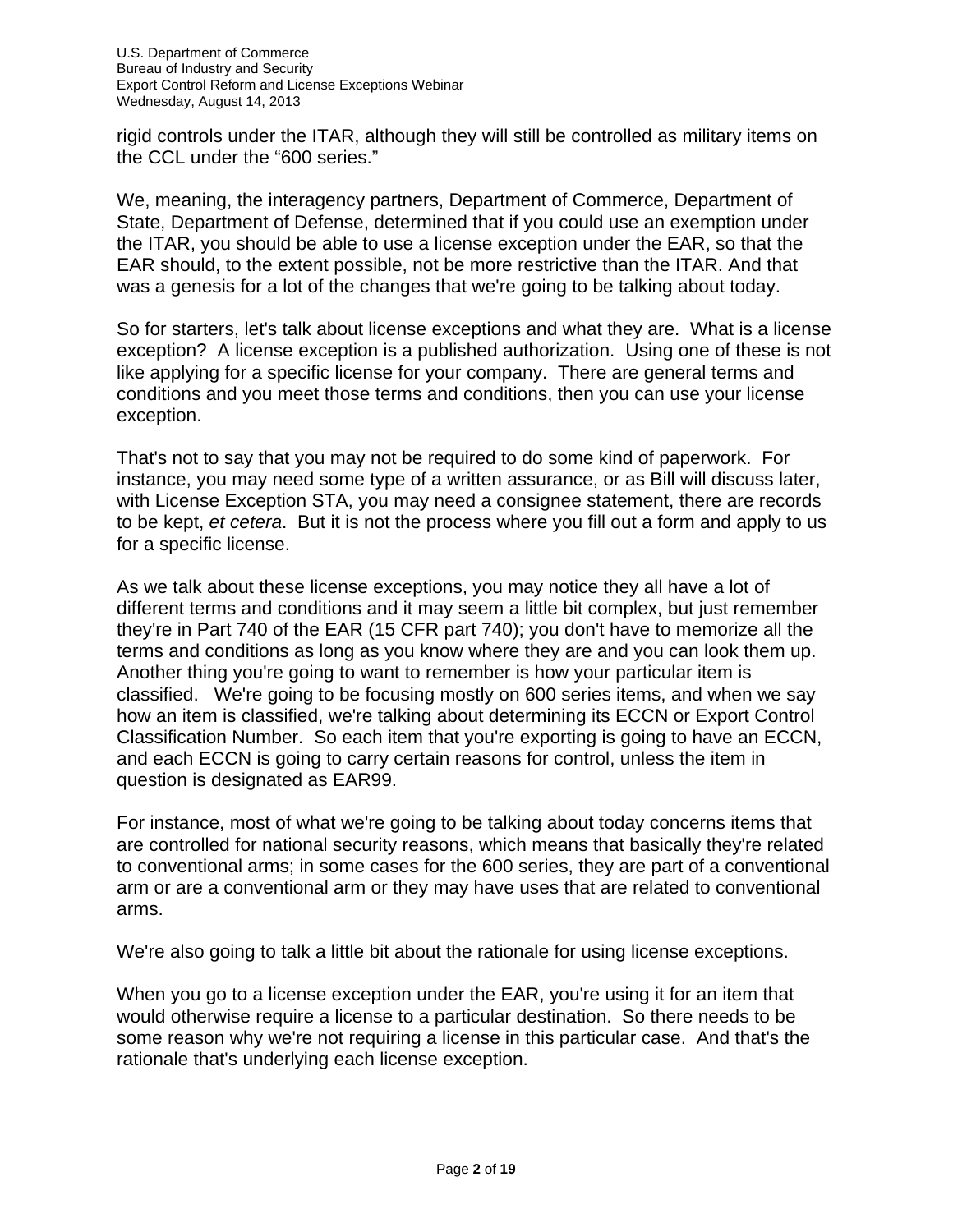You've found out what your ECCN is for the item that you want to ship, you know it would require a license to the country of destination, but you're looking through this Part 740 to figure out if there is some reason that you can use a license exception and not have to apply for a license.

Another thing you're going to want to look at when you're looking at license exceptions is country groups. It's fairly rare that we actually call out an individual country in license exceptions. Usually we use them -- we group them together with references to particular country groups that are identified in a supplement to Part 740. You can find these country groups in Supplement No. 1 to Part 740 of the EAR (15 CFR part 740, Supp. No. 1).

There will be a table for each country group. A lot of these country groups are divided into subgroups. For instance, Country Group A is broken down into five subgroups: A:1, A:2, *et cetera*. It lists the names of countries in the left hand column and has a separate column for each subgroup. There will be an x in the box if a particular country is in a particular country subgroup.

The scheme pretty much follows the letter grades that you would have gotten in school so that countries in Country Group A, which are the regime members, are usually closely allied with us, they're usually cooperating with us on export controls, will be more likely to have more license exceptions available.

When you get down to Country Group E, you're talking about the terrorist supporting countries, those are countries that the State Department has identified as having provided support for international terrorism, they are not close allies of ours, and the number of license exceptions that you can use for them are fairly limited. We're not going to talk a lot about them today. Now kind of in between, you have Country Groups B and D – D, being countries of concern for various reasons. Country Group B countries are basically countries not of concern for national security reasons.

Again, we're talking about 600 series items for the most part today in this webinar, so we're talking about items that are controlled for national security reasons. When you're talking about the 600 series, the country groups that you're most interested in are Country Group A:5 and Country Group D:5.

Country Group A:5 is a group of 36 countries that are close allies and multi-regime members. Most are in Western Europe, plus Argentina, Australia, Canada, Japan and New Zealand. They are countries with which we have a lot of national security or military cooperation. Now Country Group D:5 are U.S. arms embargoed countries. So those are countries that we don't have military cooperation with and that we would not like to see national security controlled or military items go to, certainly not without a license, and probably not at all. If you're familiar with State Department's International Traffic in Arms Regulations, these countries correspond to the countries that are in Section 126.1 of the ITAR.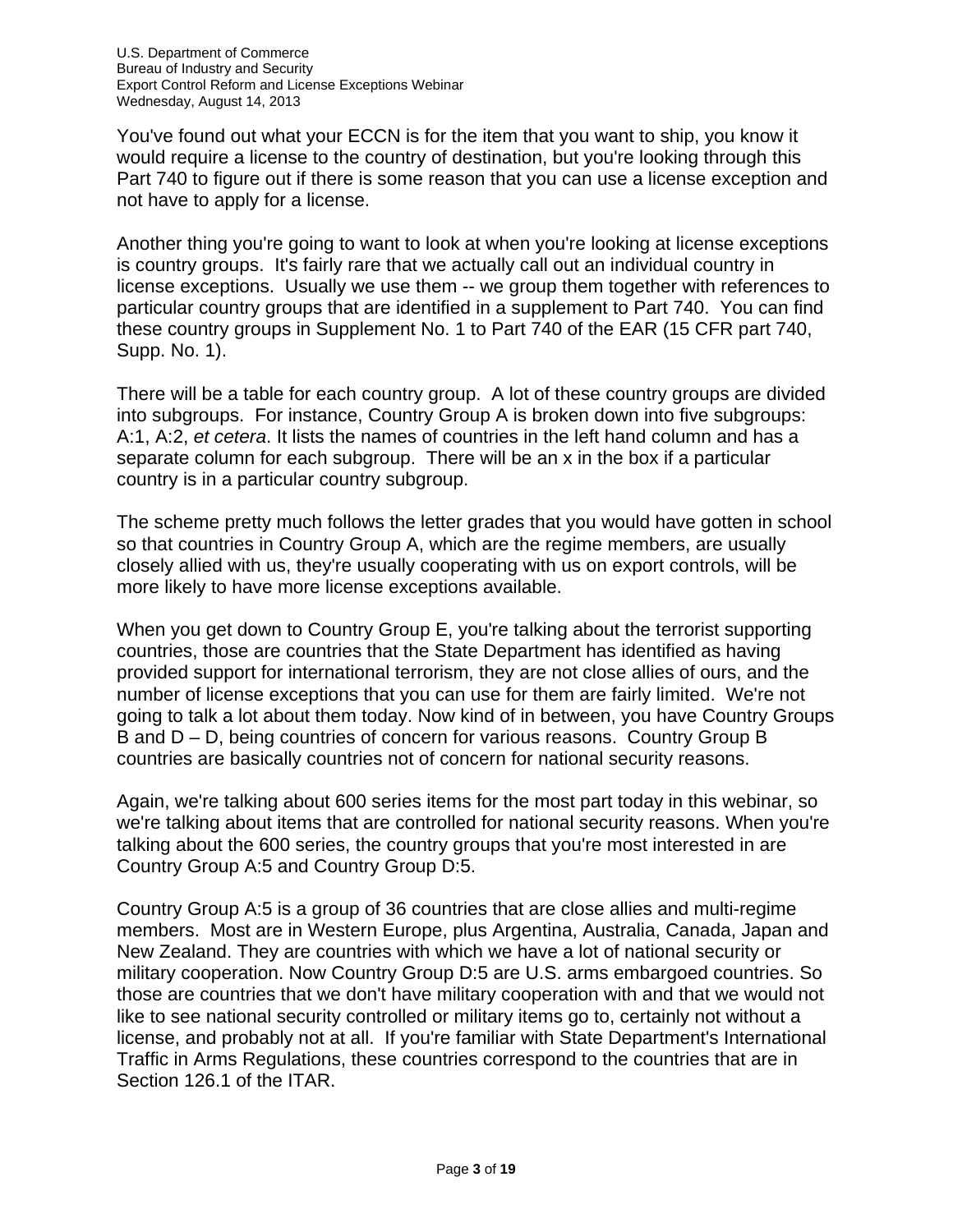Now, before you use any license exceptions at all, you want to go to Section 740.2 of the EAR (15 CFR 740.2), and that's the restrictions on use of license exceptions, period. We've got on the slide use of license exceptions for 600 series, but you want to go there to Section 740.2 no matter what license exceptions you're using for what items, because this gives you the restrictions. For 600 series items, this lets you know that there is a list of the license exceptions you can use in paragraph (a)(13). It also lets you know that that country group D:5 that we just mentioned, the U.S. arms embargoed countries, are not going to be getting license exceptions except for under a narrow part of License Exception GOV, which is for U.S. government personnel, as specified in paragraph (a)(12).

It also lets you know that if you have major defense equipment under the 600 series, and it's under a contract that exceeds a certain value, you are not going to be able to use a license exception to export or reexport that equipment. At this point, we don't know of any major defense equipment that's transferred or will be transferred as of the April 16th rule, but we do give you a reference so that you can find that list of major defense equipment. And the reason you can't use a license exception for it is we need to know about it so we can notify Congress prior to approving the transaction.

Now there are other applicable restrictions in Section 740.2, for instance, if it's a missile technology controlled item, you're not going to be able to use a license exception for it except in very, very limited cases, and there are also restrictions in each specific section of each applicable license exception. So that's basically, you know, part of the terms and conditions. Each license exception will tell you when you can use it.

If you go to that paragraph (a)(13) of Section 740.2, you'll see the list of license exceptions that you can use for the 600 series. We're going to talk about each one of these, but right now, I'm just going to read through the list.

- LVS is limited value shipments.
- TMP is temporary exports
- RPL is repair and replacements;
- GOV is governments;
- TSU is technology and software, unrestricted;
- STA is strategic trade authorization.

So let's start with limited value shipments, or LVS.

If you go to Section 740.3 in the EAR, you can see that a lot of the text of LVS has to do with its being a single shipment, no splitting orders, no splitting shipments, so LVS is for genuinely a small amount.

Now remember, we talked about rationales for using license exceptions. You're using a license exception for something that would otherwise require a license.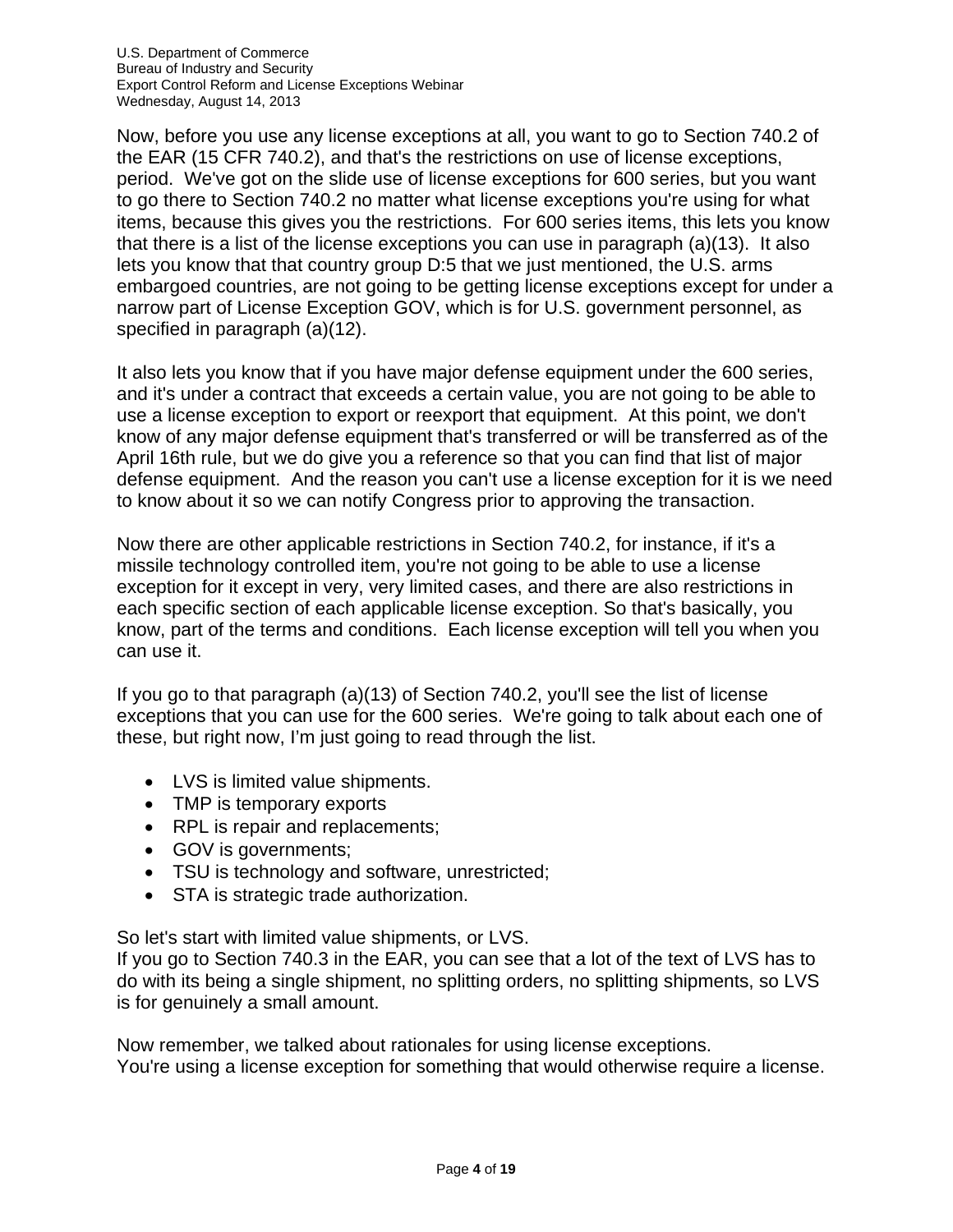So why do you have this license exception? Why have we, the government, decided that you can use an exception for this? In this case, it's a fairly small amount of this type of strategic item, and it's destined for a Group B country, so those countries are not of national security concern. Now I do want to point out there are certain Group B countries that are also in Country Group D:5, so if you run into the situation, you're not going to be able to use LVS for 600 series, because of the restriction I mentioned in (a)(12) above. Because remember, in the restrictions up front, Group D:5 was pretty much knocked out of license exception for these types of items (600 series items). So you've got a fairly small amount, it's going to a country that is not of national security concern, and that's why you can use LVS license exception.

And again, the idea that you can't split the shipment, that you can't exceed 12 times the LVS value limit to the same consignee per year, those are all aimed at making sure it is actually a small amount. Now if you need to know the LVS value limit, that's right there in your ECCN. So suppose your ECCN is 9A610 on the Commerce Control List. You look underneath that, it says "License Exceptions," and it will say LVS and it will give you that value limit, which in the case of ECCN 9A610 is \$1,500.

Temporary exports can be found in Section 740.9. Now again, you may think: "Why do I have a license exception for this?" The answer is: "Because it's something that's only temporarily leaving the United States." Now, for those of you who are fairly familiar with license exceptions, if you go to the April 16th rule, you'll notice that in License Exception TMP, temporary exports, the revisions to paragraphs (a) and (b) (15 CFR 40.9(a) and (b)) are really long compared to the substantive changes that we made to those paragraphs.

Really, the substantive changes that we made were primarily in the first bullet that you have on your slide, temporary exports to a U.S. person's foreign subsidiary, affiliate or facility abroad. It's currently limited to Country Group B. As of October 15th, it won't be limited to Group B anymore. That change makes the license exception correspond to a Section 123.16(b)(9) in the ITAR (22 CFR 123.16(b)(9)), and we're going to give you a little bit longer on the extension, which I'll talk about in a minute.

However, License Exception TMP is a fairly long-standing license exception. It had been amended a lot of times to the point where it was getting difficult to read through. We were going to need to amend it again for the 600 series, so when we proposed the revisions to this license exception in June 2012, we additionally tried to streamline and clarify the entire license exception, even provisions that we weren't proposing to change substantively, just to make it easier to read through and easier to comply with. That's why it's so long.

Now we did a similar thing with License Exception GOV, which we'll talk about in a few slides from now. But that's why the revision in the rule is so extensive. So I mentioned the first substantive change that we made which is taking out the Country Group B limitation.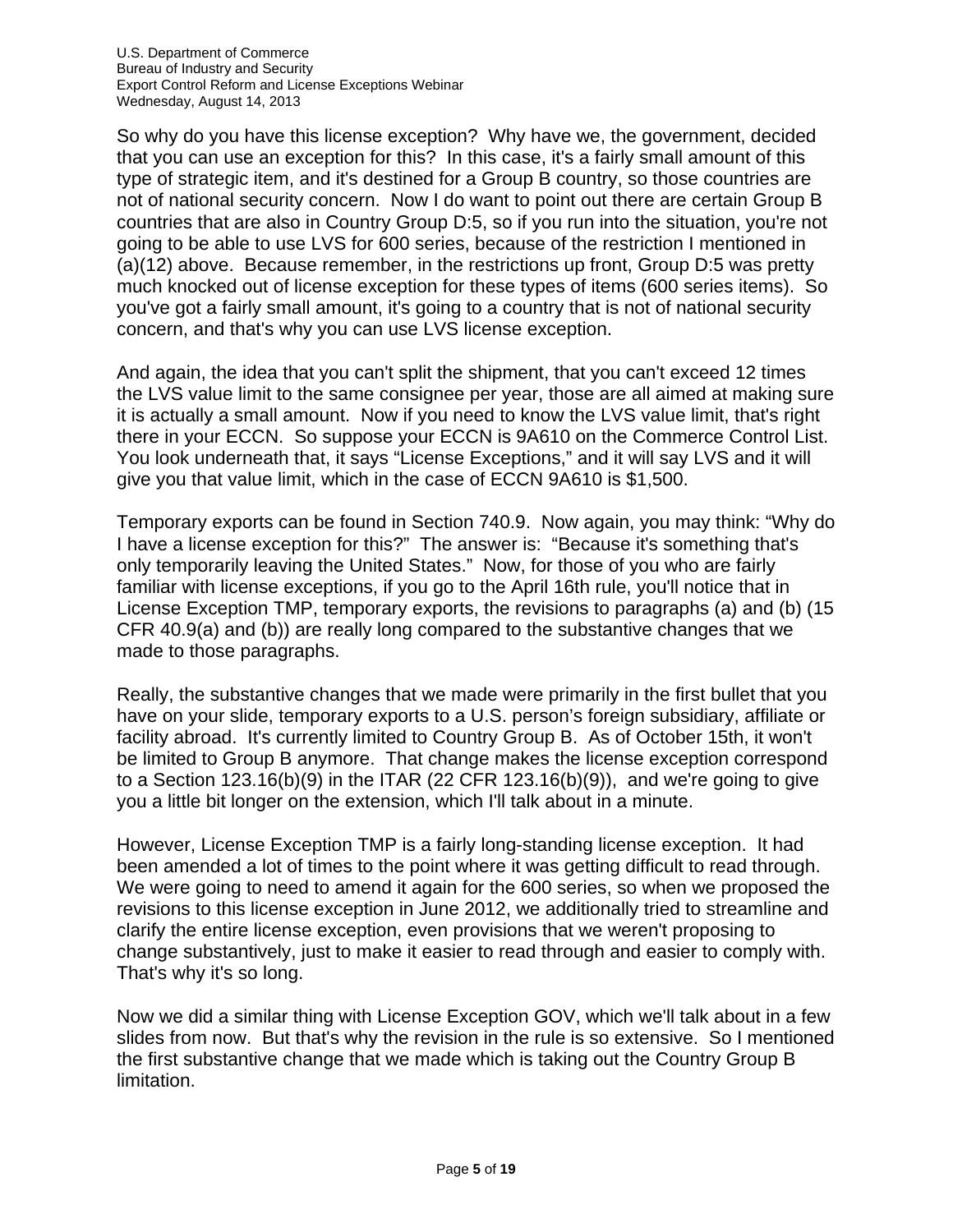Now there's a little bit of difference in the way that temporary exports are done under the ITAR versus under the EAR, and it wasn't possible to change the text to make the EAR and ITAR match exactly on this subject. For instance, under the ITAR, you actually sort of apply for the exception with a particular form, but then you get four years. Under TMP, you don't really need to apply for it, you just read through the terms and conditions, so instead of extending that period to four years, we have left the TMP, temporary export duration at one year. The item needs to come back to the United States within a year.

However, currently, if you need to extend that period, it the item is needed outside of the United States for a longer period, say it's going for exhibition and demonstration or it's tools of the trade, something like that that's leaving the United States temporarily, the item can be left for an additional six months if you come in and get approval from BIS. As of October 15th, if you come in and apply to us for an extension, then you'll be able to apply for, say, three more years, for a total of four years abroad. So that's how we revised it to try to make it no less restrictive than the ITAR.

We also added a note that was in the ITAR, but it's a situation that could come up under the EAR and that is to clarify that if you have a shipment that is in Canada or Mexico and it incidentally goes through the United States while en route from one point in that country to another point that it doesn't need a license.

Repair and replacement (RPL). This is a license exception that allows you to service the items that you have exported. It has roughly three parts to it, (1) replacement of parts, (2) servicing of equipment, and (3) replacement of defective equipment. Now this equipment has to have been lawfully exported, and when you are fixing it, you cannot enhance it in the sense that you can't make it better than it was originally. You can fix it, if it's broken, you can fix it, you can replace the part, but you can't make it exceed its original technical parameters. The reason this is a license exception is that you're not giving your customer really anything that they don't already have. You're just making them whole. You're fixing their stuff.

So the revisions that we've done will allow repairs of ITAR items using 600 series parts and components. That is something that is definitely a possible scenario because there are a number of cases where the actual end item, a particular end item has stayed on the U.S. Munitions List but the parts and components for it have gone to the Commerce Control List. It will also let you return a 600 series item to the United States to be serviced or replaced.

I just want to remind you that although RPL may be used for 600 series items, it does not authorize ITAR items, only EAR items.

.

I would also like to point out, this has been sometimes a problem for people when they're bringing ITAR items into the United States to be serviced or fixed. Under the ITAR, you need a temporary import license to do that. If the item has transitioned to the Export Administration Regulations and now is a 600 series item, then you will not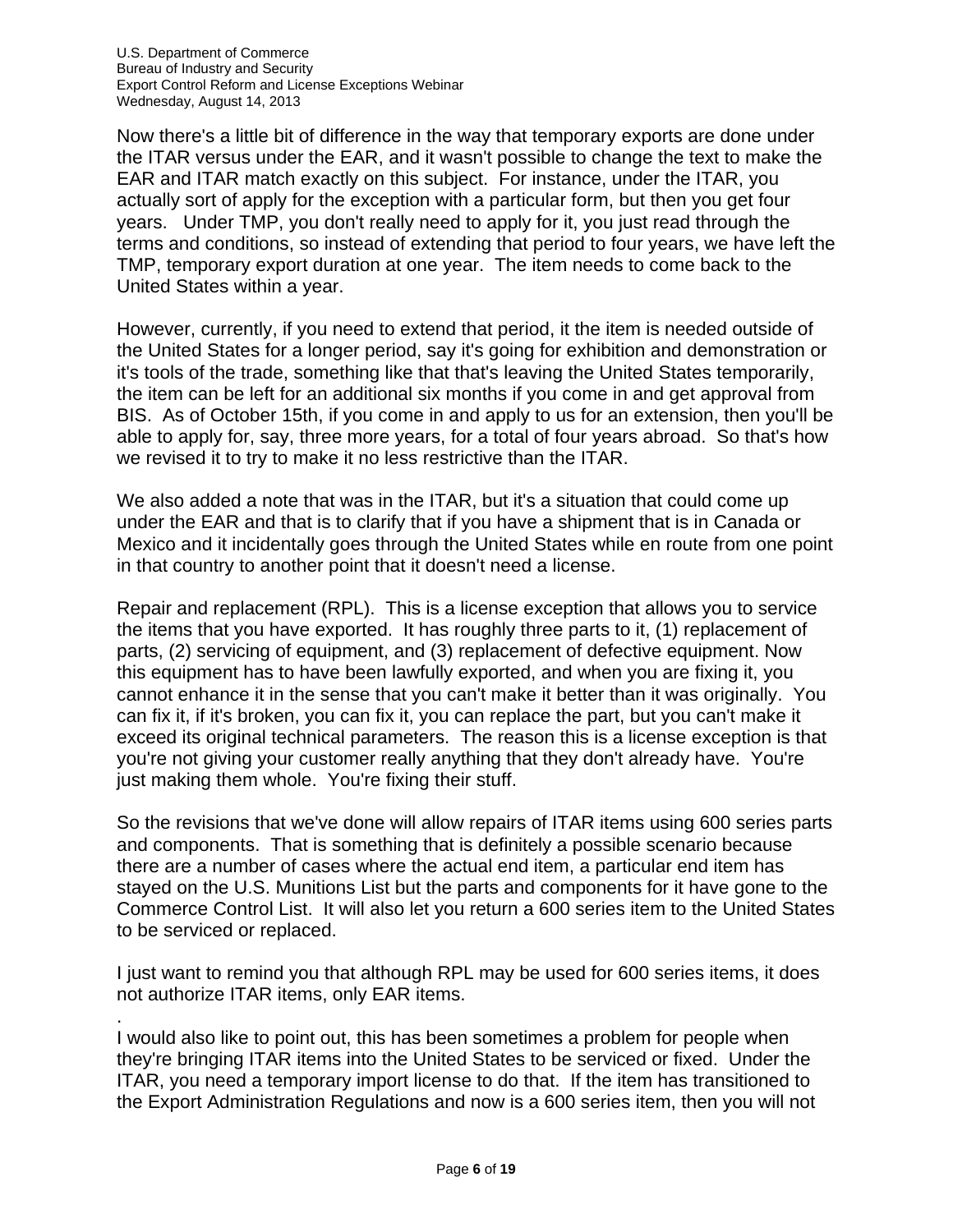need that temporary import license, because we don't license imports under the Export Administration Regulations.

License exception GOV, for governments, is in Section 740.11 (15 CFR 740.11). You have this license exception because these are generally government end uses or end users. Now again, this particular license exception was streamlined wholly so the provisions that have to do with exports for the International Atomic Energy Agency, the Chemical Weapons Convention inspections, or the International Space Station, those provisions have been streamlined, but they're not substantively changed.

So if you're interested in the streamlining, you can read through that, but we didn't really change anything to them as a result of adding 600 series items to the CCL. The supplement to Section 740.11 will also go away on October 15. It is the only supplement to a section in the EAR. We have quite a few supplements to parts, but that was the only supplement to a section and it was a little difficult to find and therefore a little difficult to comply with, and we were able to drop it when we revised the section.

The U.S. government and cooperating government provisions of this license exception have been split into separate paragraphs for ease of compliance. Now when you get to the substantive changes -- that have to do with the 600 series, we actually have a new definition for contractor support personnel, and it's partly related to 600 series. It also had been a little bit of an issue under the EAR where you have certain contractors whose jobs are basically interchangeable with federal employees' jobs.

If that were the case, those contractors would be treated like federal employees for purposes of this license exception. We also have a new paragraph which is paragraph  $(b)(2)(iii)$  (15 CFR 740.11 $(b)(2)(iii)$ ) that allows for a license exception for shipments that are made for or on behalf of the U.S. government. This paragraph generally will apply to U.S. government contractors. This is not something we've had in the Export Administration Regulations before.

Our current License Exception GOV is for personnel and agencies of the U.S. government and we're broadening this to include contractors. We do think that will be useful given the 600 series items that we're getting, but it's not limited to 600 series items. However, for these particular programs, or agreements, the contractors must be acting on behalf of the U.S. government and, before they may use the license exception, they're going to need a written authorization from the head of the responsible agency.

The Directorate of Defense Trade Controls at State had a draft of these provisions, they had not yet proposed it, and we incorporated it into the initial implementation of export control reform rule based on their draft. So this is something that State is looking at as well.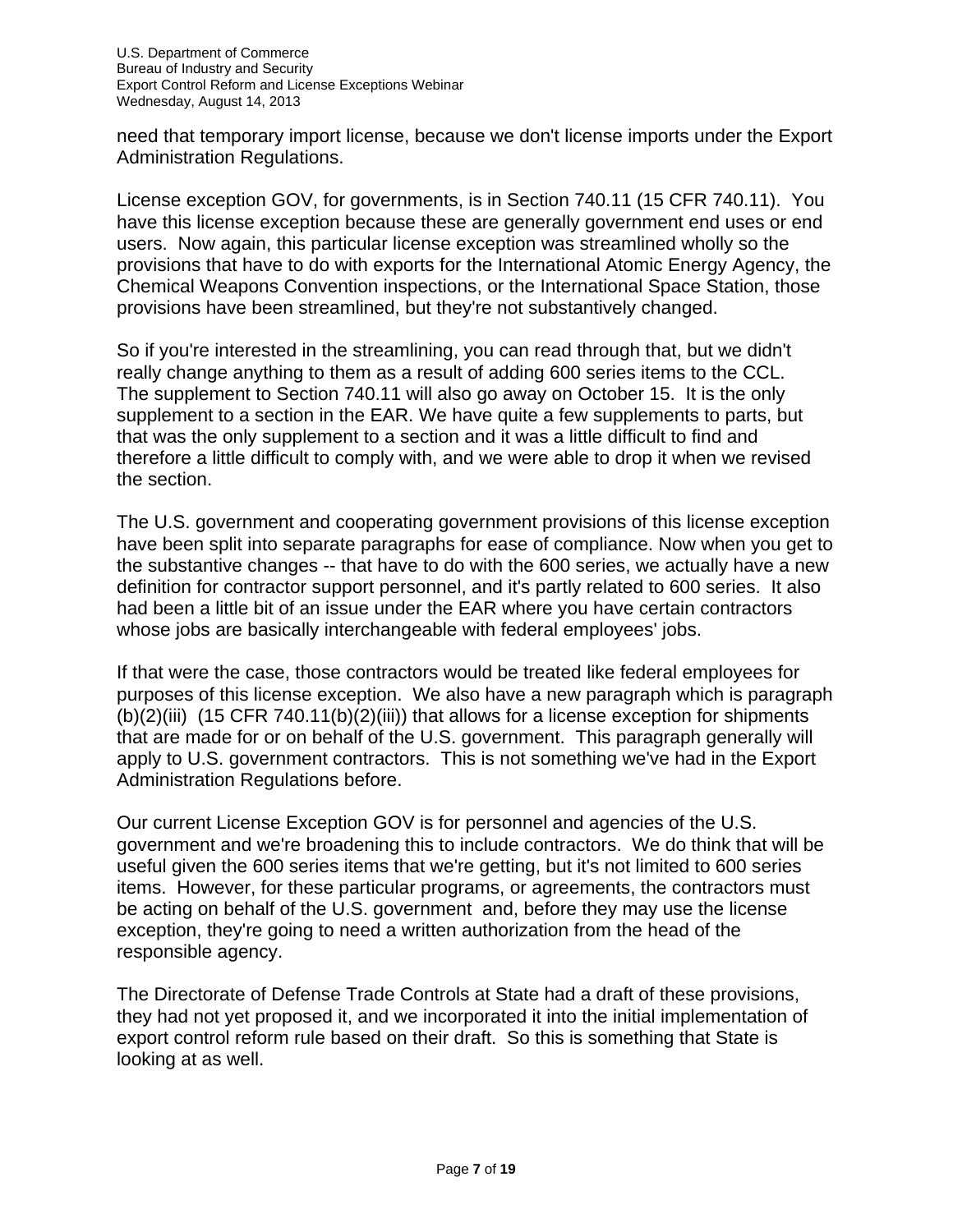We also incorporated into this license exception authorization for Department of Defense directed shipments. These were provisions that we lifted fairly whole out of the ITAR. You can see the ITAR references there on your slide. We felt that given the comments we received on license exceptions -- they would be useful exceptions to have in the EAR as well, particularly for 600 series items.

Now License Exception TSU, technology and software unrestricted, also has a lot of different scenarios under it. One of them is that if you have something that you've lawfully exported the thing, then you can supply the minimum necessary operation, maintenance technology and software for the lawfully exported thing. We clarified that to include training, and that corresponds to the ITAR, to an ITAR exemption. We also added two paragraphs to this license exception to authorize activities that we really hadn't had in the EAR before but were ITAR exceptions.

One of them allows technology -- certain technology to certain permanent employees of universities in the United States and the other allows copies of technology that was previously authorized to the same recipient, so you can send a copy. And these are all under License Exception TSU.

So that wraps up my part of the talk. I'm going to hand it over to Bill Arvin to talk about strategic trade authorization or STA. Thank you.

Thank you, Hillary.

License Exception STA, known as strategic trade authorization, has been around since June of 2011. Its use has gradually expanded since that time and we expect its use will expand further once the export control reform is implemented in the EAR. So what I'm going to talk about now is some of the things about STA as it exists now, and then explain a few of the things that will be changing on October 15th, when some 600 series items will become eligible for STA and there will be some specific changes to STA that relate to those 600 series items.

First of all, License Exception STA is found in Section 740.20 of the Export Administration Regulations (15 CFR 740.20). In addition to the restrictions on all license exceptions that you find in Section 740.2 of the EAR, you will see in paragraph (b) of 740.20, a number of ECCNs, reasons for control and licensing policies for which you may not use STA. So that's the first thing to look at, that paragraph (b); make sure that your transaction is not excluded by one of those broad exclusions there.

You then go to paragraph (c), which indicates the transactions that are eligible, and (c) is divided into two paragraphs:  $(c)(1)$  and  $(c)(2)$ .

For paragraph (c)(1), there are six reasons for control that are eligible. Those are national security, chemical biological proliferation, nuclear proliferation, crime control, regional stability, and significant items (hot section technology).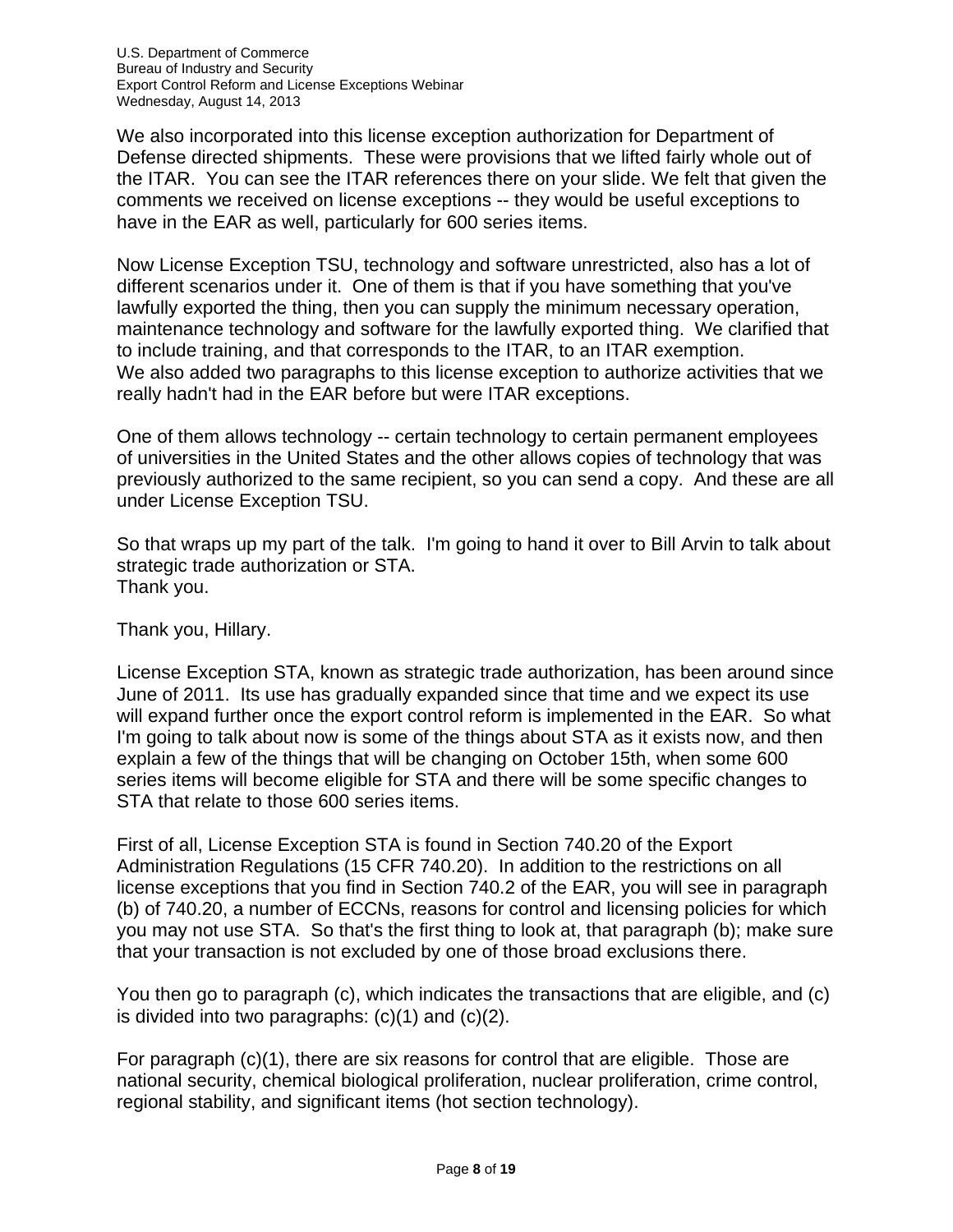The 36 countries you see listed there on the slide currently are in paragraph (c)(1). As of October 15th, they will become the new country group A:5 that Hillary mentioned. Paragraph (c)(2) contains a smaller number of countries, and only NS -- national security controlled items are eligible under paragraph (c)(2), and even some of those are further restricted as you will see in some of the ECCNs. The (c)(2) countries will become country group A:6, on October 15th.

STA as it exists right now has these four requirements that the exporter or reexporter must comply with before shipping under STA.

First: The exporter, reexporter or transferor must provide the consignee with the ECCN.

Second: The exporter, reexporter or transferor must obtain a written statement from the consignee and it must cover all of the five points that are listed in the right-hand column on the slide [Also discussed below]. One of the things that gives STA an advantage over licenses -- particularly when dealing with a customer-supplier relationship where there are a lot of transactions -- is the fact that a single statement can be used repeatedly for multiple shipments provided that the names of the parties, the names of the items and the ECCNs haven't changed. So long as everything is still correct, there's no limit on how long or for how many transactions that one statement can be used.

Third: Each time the exporter, reexporter or transferor is sending the consignee something under License Exception STA, he's required to notify, in writing, the consignee. It can be pretty much any form of writing, a document that goes with the shipment, or a message the consignee gets before the shipment such as an email or a fax, but it has to be something to put the consignee on notice that the particular shipment he's getting contains STA items, and which items are under STA.

Fourth: The exporter, reexporter or transferor also needs to keep records showing which shipments belong to which consignee statement. So again, that's a fairly extensive record-keeping requirement, but if you've made your statements as broad as you can, to cover all of the things that are eligible for STA that you send to a particular consignee, there will be fewer of these -- or a simpler record-keeping requirement.

The consignee's written statement must cover five points. The consignee must:

- 1. Acknowledge in writing the items are to be shipped under License Exception STA;
- 2. Identify the party who has informed it of the ECCN (should be the exporter);
- 3. Agree that it will not subsequently export or re-export these items under License Exception APR paragraphs (a) or (b) (15 CFR 740.16 (a) or (b));
- 4. Agree not to export, reexport or transfer the item in violation of the Export Administration Regulations; and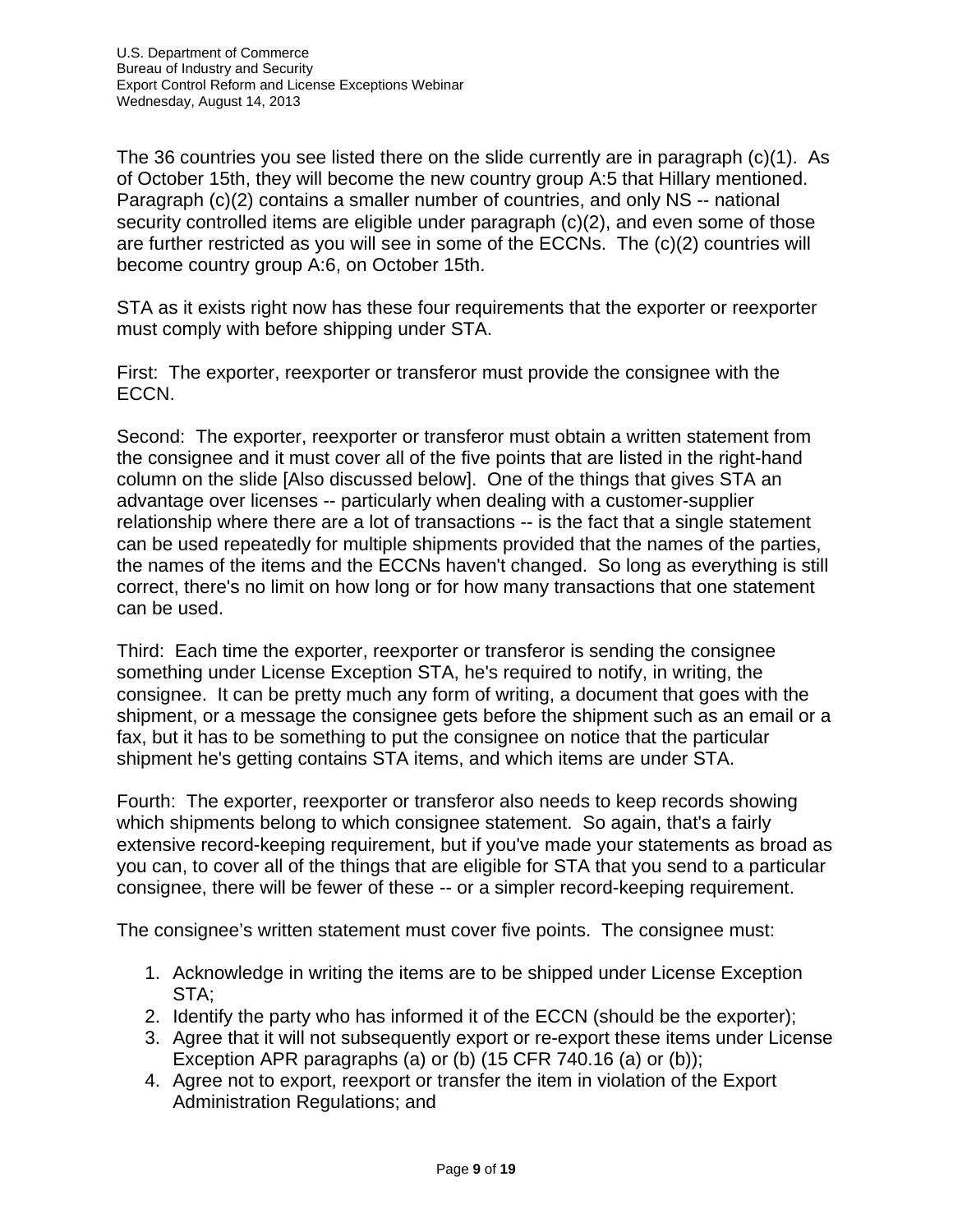5. Agree to provide documents to the U.S. government upon request.

That's STA as it exists now.

Once October 15th rolls around and we actually have some 600 series items in the Export Administration Regulations, there will be a few additional requirements specific to 600 series items authorized under License Exception STA.

The purchaser, the intermediate consignee, the ultimate consignee and the end user must all be approved on a license issued by BIS or the Directorate of Defense Trade Controls. They don't all have to have been on the same license, they don't all have to have been on a license that was issued to the particular party who's going to be exporting under STA, and they don't have to be on a license that was for the same items that will be shipped under STA.

The purpose of this requirement is that the 600 series items, even though they've been determined no longer to warrant all of the rigid controls of the USML, are still military items. We concluded that some additional verification would be necessary. The fact that parties have been on approved licenses in the past at least indicates the U.S. government has done some type of vetting of those parties, and obtained some type of assurance that those parties are reliable.

So again, although all of those parties must have been on a license, they don't all have to have been on the same license, the item on the license does not have to be the item intended to be shipped under License Exception STA, and the license doesn't have to be a license that was issued to the party who's going to be shipping under STA.

No 600 series major defense equipment in a contract that has a value exceeding \$25 million. Hillary mentioned we're not sure that we will be getting any such equipment under export control reform, but if we do, it will not be eligible for STA. The reason for that is we have to notify congress before the export of any such items. We can't do that unless we require a license.

A few 600 series items will be exceptions to the general rule that you may use a license exception without prior approval from BIS. A one-time specific authorization from BIS before they can be shipped under License Exception STA will be required for aircraft. This requirement will apply only to the aircraft themselves in new ECCN 9A610.a. The aircraft parts that are in other paragraphs of that ECCN will not have such a requirement. That requirement will be effective when that rule comes into effect on October 15th.

Another rule that's going to come into effect on January 6th will add surface vessels, military vehicles and submersible vessels, certain parts for them, to the Commerce Control List. Those end items also will be ineligible for License Exception STA unless BIS issues a one-time approval use STA. Those applications for approval will be reviewed by an interagency committee, and we'll see how they turn out.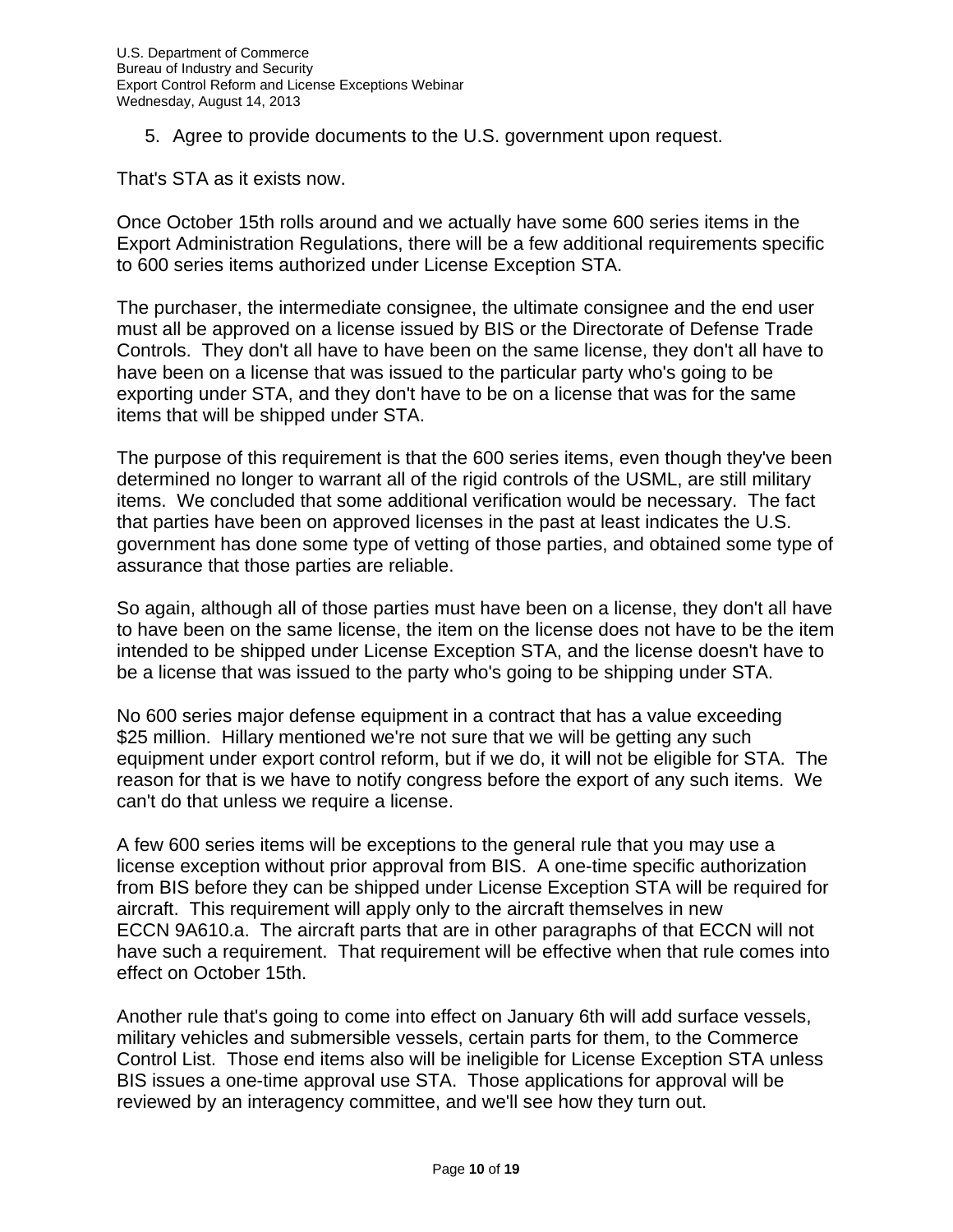Because the regulations haven't actually been revised, you won't find those procedures in the Export Administration Regulations themselves, but at the bottom of the slide, those page numbers 22719 and 22725, refer to the page numbers in the *Federal Register* that was published on April 16th of this year. That will explain to you how to submit the request for authorization and what information has to be included in the request.

There are some restrictions on the consignees of 600 series items that don't exist for other items in STA. First, the consignee must be in country group A:5, that is the 36 countries currently listed in paragraph (c)(1) of Section 740.20.

If the consignee is an individual as opposed to a corporation, that consignee will have to be a national of a country listed in country group A:5 and actually will have to be physically present in that country or in the United States.

Where this is likely to come up is when License Exception STA is being used to transfer technology to a foreign national, it would be a deemed export, that deemed export must be a national A:5 country and either end at A:5 country or in the United States when any such transfer occurs.

In addition, the ultimate end user must be a specified agency of a government in country group A:5. The specified agencies are going to be things like the police, the military, paramilitary, firefighters, correctional institution, search and rescue operations, but certain limited groups, organizations or agencies of those A:5 governments.

If the consignee is not one of those governments, it might also be eligible for STA but the consignee would have to be a party performing maintenance, repair, overhaul, refurbishing of an item that is in an A:5 country, and that ultimately will be used by one of those government agencies of an A:5 country or the United States government or a person in the United States.

So for example, a manufacturer or a company that repairs aircraft for the air forces of those A:5 countries and that is itself located in an A:5 country would be an eligible recipient of parts to be used in manufacturing or repairing aircraft that will be delivered to or that already belong to the A:5 country air forces.

Then there's a third alternative. The consignee, let's assume, is not a government of an A:5 country. It is a private company located in an A:5 country that wishes to repair aircraft belonging to a government of a country not in Group A:5 using parts shipped under License Exception STA. In that instance, the U.S. exporter could ship under STA, but only if the foreign consignee has an authorization in writing. Typically it is going to be an export license or reexport license issued either by the Department of State or the Department of Commerce that authorizes the end use to which the consignee wants to put the STA item. The authorization must still be in effect and the consignee must provide the exporter with a copy of that authorization.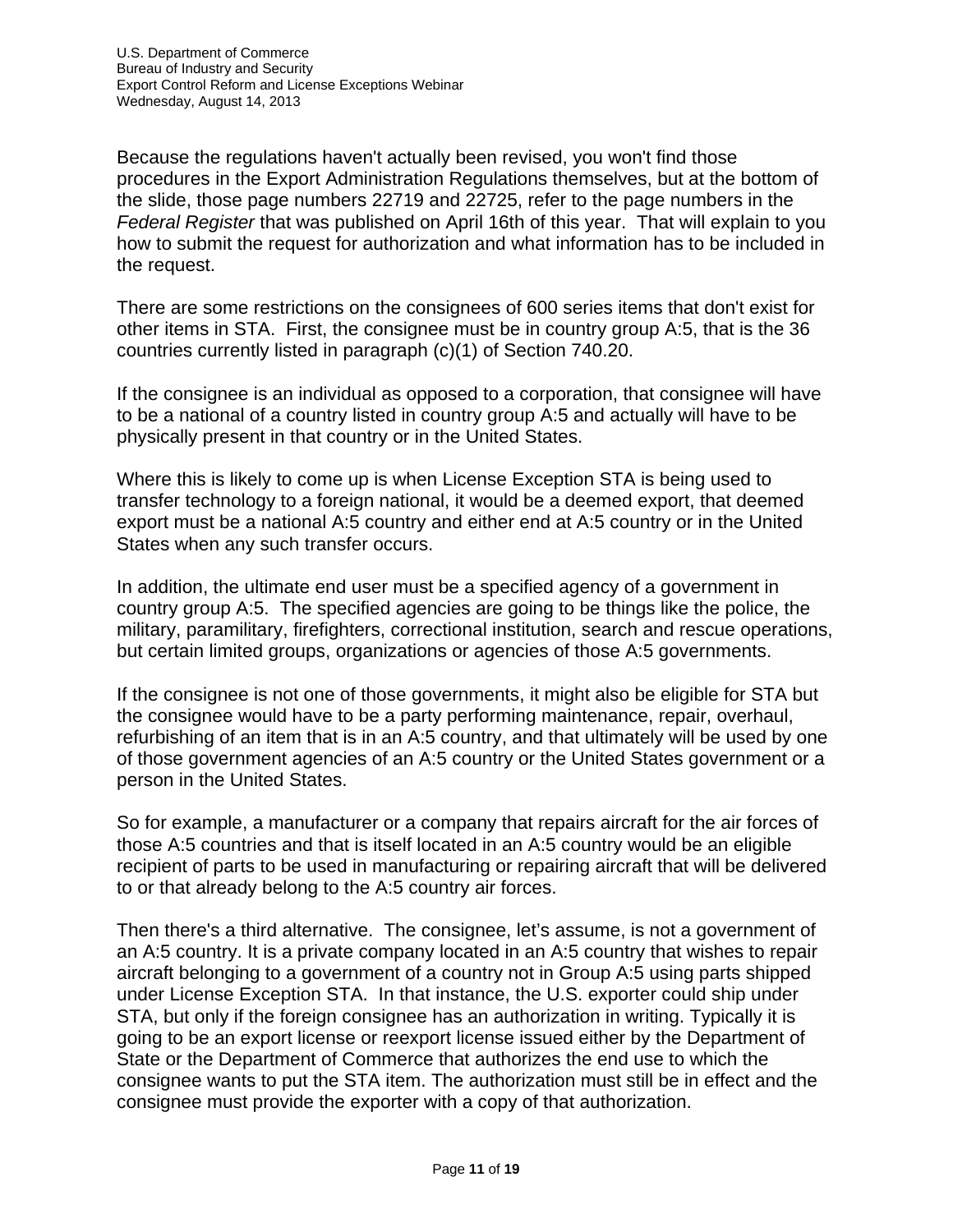So there are really three things there. (1) The end user is the A:5 government, one of its specified agencies, *or* (2) the end user is somebody in an A:5 country who's doing work in the form of development, production, installation , maintenance, repair or overhaul of one of these items for one of the specified agencies of an A:5 government (or the United States government or a person in the United States), *or* (3) the United States government has authorized that consignee to use the item outside of the A:5 group, the authorization is in force and the U.S. exporter gets a copy of it.

A few other STA requirements or restrictions apply to the 600 series. With respect to software for gas turbine engines and aircraft, some software is precluded. That software is listed in those two new ECCNs in the rule that was published on April 16th and will become effective on October 15th, and some technology for aircraft and for gas turbine engines is limited to build to print technology.

Now in addition to the five points in the consignee statement that were listed for all STA consignees that currently exists under the EAR, there are two more points that are being added that will apply for 600 series only. Point number six will be required of all consignees, point number seven will be required from non-governmental consignees.

Point number six should look very familiar to you by now. It is what we just went over these additional requirements about end use.

The consignee will have to acknowledge that he understands that the export has to be to a consignee in A:5, that if it's a natural person, it has to be a national of A:5 and he has to acknowledge that he understands those end user requirements, either as a specified government agency or the party doing the work for the specified government agency (or the United States government or a person in the United States) or the United States government has authorized the extension beyond those first two.

Number seven, which applies only to non-government consignees, is that the consignee for 600 series items, has to agree to permit U.S. government end use checks.

That's pretty much what we're doing in STA. Again, that will be effective on October 15th --.just a little more than 60 days away.

A few other miscellaneous things concerning license exceptions in the Automated Export System will be changing. You will be adding the code as you do now plus the ECCN into AES. However, two changes will be effective on October 15th. All exports of 600 series items other than those that are in paragraph .y of the 600 series ECCN will require AES filings, regardless of value or destination. Shipments less than \$2,500 under AES will require filing and shipments to Canada will require AES filing.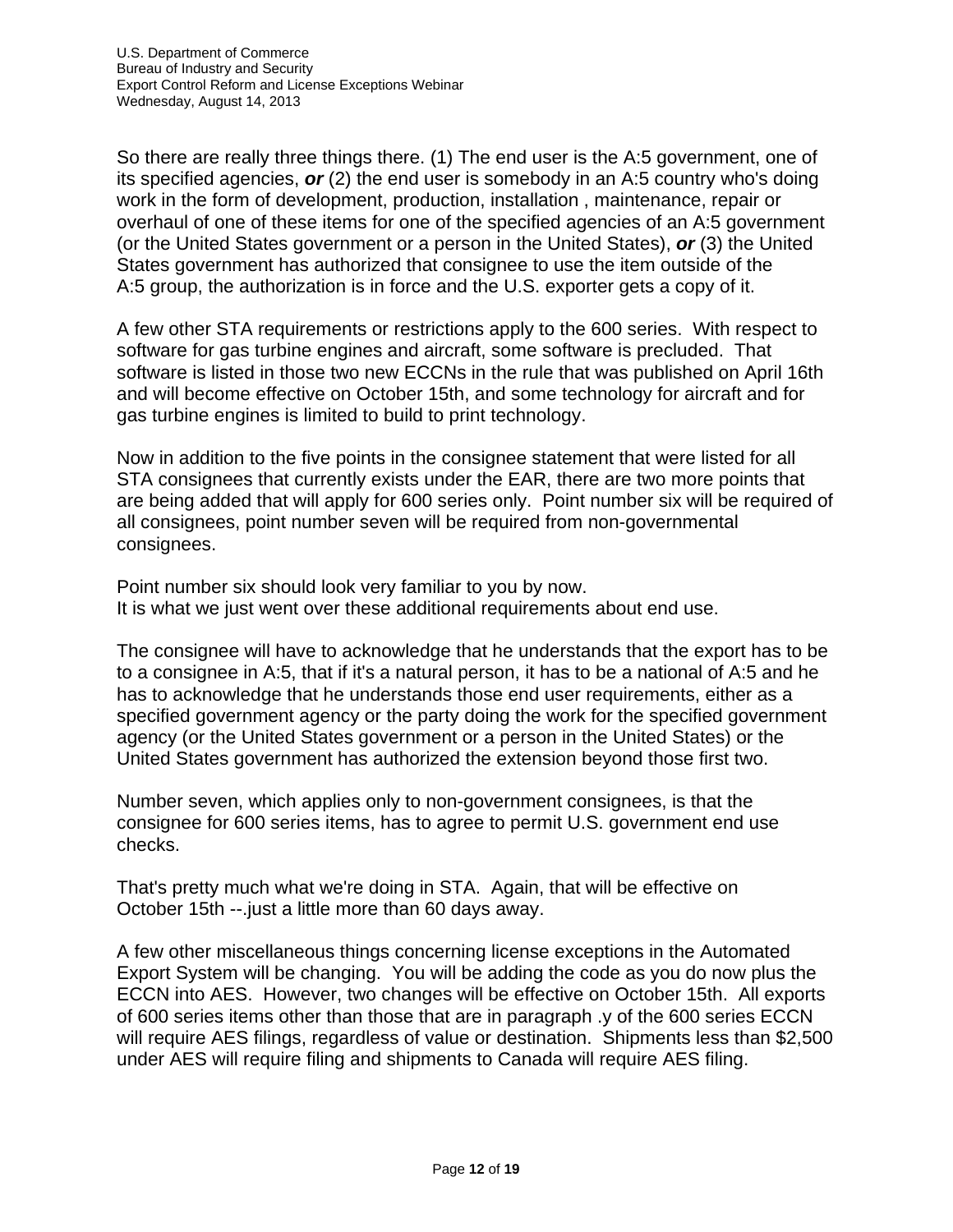Again, all exports under STA will require AES filing on October 15th as will all exports of 600 series items other than .y -- shipments under \$2,500, shipments to Canada, any of those will require AES filing, and the ECCN will have to be entered in both cases for any of those shipments on or after October 15th.

To wrap up, again, these are license exceptions we're talking about.

A license exception is an exception to a license requirement, so before using a license exception make sure that you have license requirement in the first place. Once you do have that, make sure you check Section 740.2 to determine that you have no restrictions that apply generally, and then make sure you read your specific license exception very carefully so that you can be sure that you meet all of the requirements of the license exception.

And I see we have a number of questions that have come in. So why don't we begin to take a look at them?

**Question:** The first question was really a comment, which is "740.2 paragraph (a)(13) is reserved."

**Answer:** Remember we talked about (a)(13) as listing out the license exceptions that are available. And this is a good point. Right now, paragraph (a)(13) is reserved. Because this rule is not effective until October 15th, the databases that you're probably looking at, the electronic versions of the EAR, are not updated yet. These changes will not be incorporated until the rule is effective. So if you're looking at one of those databases, you're not going to be able to find what I was talking about. Where you want to look is in the *Federal Register*; that particular paragraph can be found on page 22709 in the issue of April 16th of this year. It's that *Federal Register* notice. And that's basically what we were talking about. So good point. That's where it is.

**Question:** Another question, you said TMP was limited to Group B countries but that it no longer would be after October 15th, 2013. How will it be expanded?

**Answer:** Let me just clarify that a little bit. TMP, and that's Section 740.9 of the EAR, it's for temporary exports and it's got a bunch of different little scenarios under it. So that if you've got something you are exporting temporarily, you want to look at the different paragraphs to see if one of them fits your particular transaction. Now there is one particular paragraph that has to do with certain temporary exports to U.S. subs or affiliates, and it's that particular paragraph that used to be limited to Country Group B and is now being expanded.

The different paragraphs in TMP can have different country scopes, so if you have a particular type of transaction, for instance, you know, exhibition or demonstration or tools of the trade, I would suggest that you look at that particular paragraph, because it may have a slightly different country scope.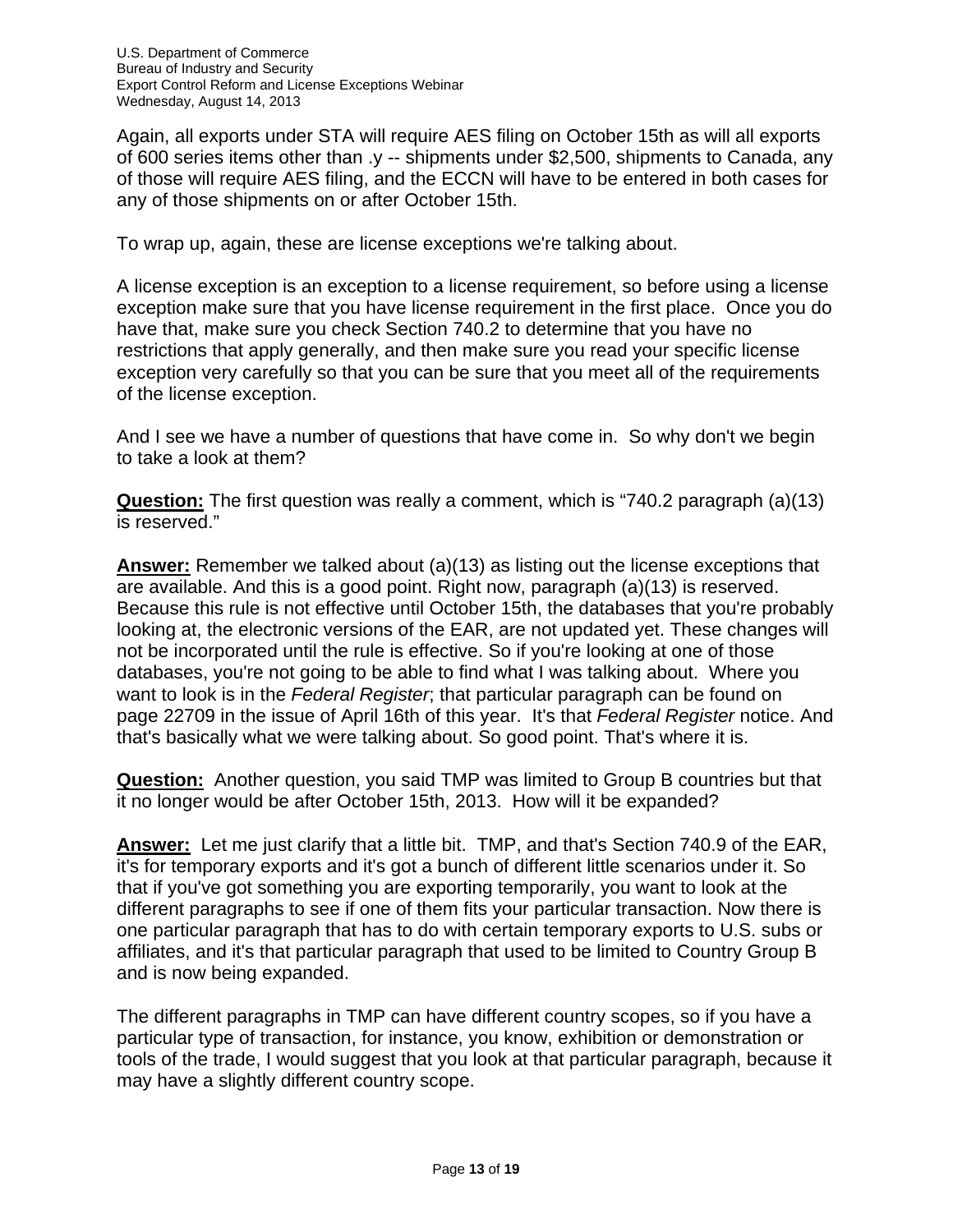So when I was talking about the Country Group B limitation, I was actually talking about that particular paragraph.

Thanks. We're fishing through the questions.

**Question:** If you are shipping a 600.y item to a non-STA destination and it doesn't qualify for other license exceptions like LVS, can it be shipped as NLR (no license required) or DY6?

**Answer:** I assume DY6 is the code used for AES filing. Well, the answer to that is, it depends. The .y paragraphs in the 600 series require a license when going to the terrorist supporting countries and they also require a license going to a China military end use. They would also, of course, require a license if they're going to somebody on the Entity List, but to most destinations and most end users, those paragraphs .y in the 600 series do not require a license, so yes, you would ship them under NLR.

I will say that about this, the electronics rule that is currently out for public comment, comments are due on September 9th, has a specific point that it raises in the preamble asking people for their comments on the utility of the .y paragraphs, and so we may -- if you have some specific opinions on that, you may want to include them in comments on that rule.

**Question:** A question is, if you are shipping an item overseas for repair?

**Answer:** And that's a good point, actually when we're talking about License Exception RPL, we're usually talking about things coming back to the United States for repair. If you were shipping something overseas for repair, there's actually a paragraph in TMP that you can use for that.

**Question:** Another question. Would we have to get written authorization from the head of the U.S. government agency to use GOV to send a 600 series item to the U.S. government overseas or just foreign governments?

**Answer:** The written authorization from the government agency, that has to do with basically when you're shipping it to somebody that's acting on behalf of the U.S. government, so a contractor. If you were actually sending it to U.S. government personnel or agencies that are overseas, then you would not have to get that authorization. It's actually different paragraphs of License Exception GOV. So thanks for the opportunity to clarify that.

**Question:** Another question, where do I find Country Group D:5, A:5 and A:6 listed?

**Answer:** This goes back a little bit to the question we had earlier about -- or the comment about the electronic regulations not being updated until the effective date of the rule. So they will be in Supplement Number 1 to part 740. But as of right now, you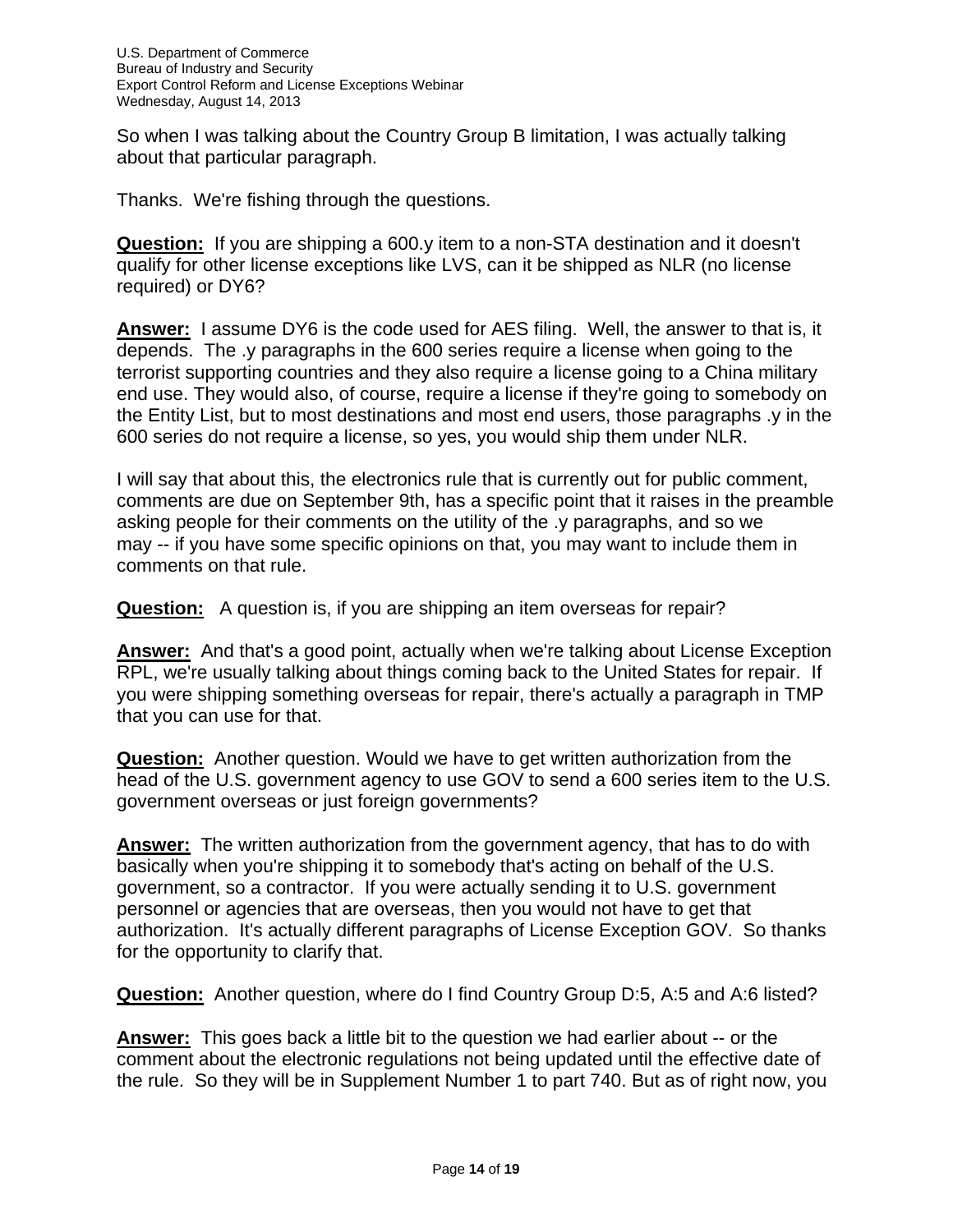can find them in the April 16th rule that was printed in the *Federal Register*, and it's on page 22720.

**Question:** What proof must be had to show a party was on a prior BIS or DDTC license?

**Answer:** The regulations do not specify what you must have. Ideally it would be a copy of that license. That would probably be the simplest way to do it. I'm presuming that in most cases, consignees will be willing to provide a copy of any license they have. For STA to work, there has to be something of a cooperative relationship between the exporter and the consignee, and if the consignee is interested in getting items under STA, that consignee is probably going to be very willing, I think, to show you the license, but again, the regulations do not specify any particular license or any particular proof that you have to have to meet this requirement of STA. But the parties do have to be on a prior license

**Question:** For 600 series under exception STA, if the consignee is in the A:5 country, employs nationals from outside the A:5 country, is authorization for those nationals required to access the 600 series goods?

**Answer:** I think the key to that question is the phrase "600 series goods," there would not necessarily be a transfer of technology if those foreign parties or those non-A:5 parties were accessing the goods or the parts. Certainly, though, any transfer of technology would require some type of authorization.

**Question:** Okay, please clarify the written authorization from the secretary or agency head as only applicable to Section 740.11(b)(2)(iii) be and not applicable to the (a) paragraph of this same section.

**Answer:** Let me grab my rule. I'm in the April 16th rule. I'm looking at pages 22715 and 16. These three, yes, it's applicable to paragraph (b), which is cooperative programs, project agreements, arrangements with foreign government or international organization or agency. It is also applicable to paragraph (c), and (d), which have to do with foreign assistance or sales programs, acquisition and cross servicing agreements.

So it is actually not applicable to paragraph (a), the authorization, or which is going to U.S. persons pursuant to a contract between the exporter, although it is still pursuant to a contract between the exporter and the U.S. government. And does not apply to paragraph (e), which is government furnished equipment. Where I was looking again, page 22715 and 16 in the *Federal Register* of April 16, 2013, an that's Section 740.11(b)(2)(iii).

**Question:** What about reporting of deemed exports conducted under STA?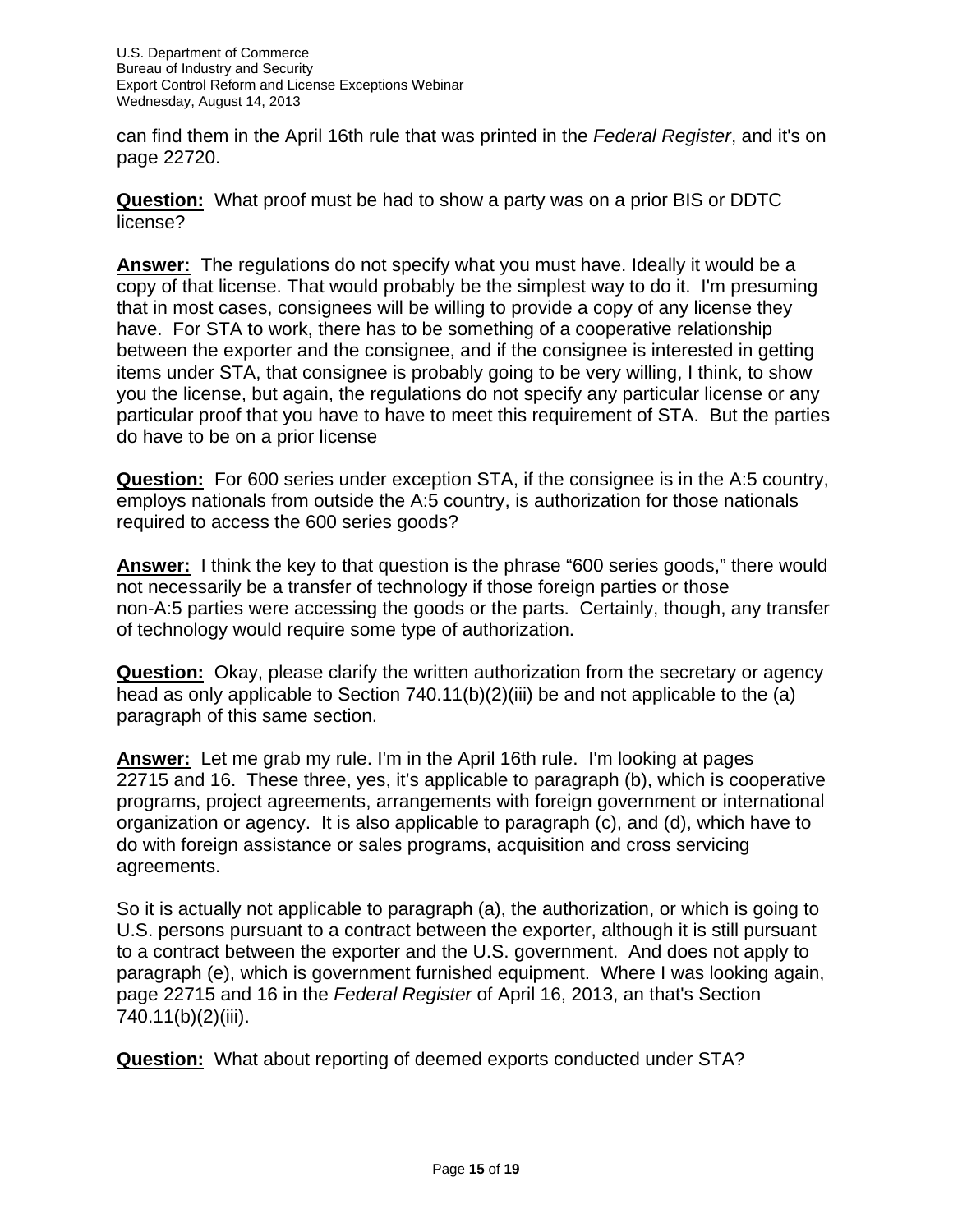**Answer:** There isn't a separate reporting requirement. You certainly would have the record-keeping requirements that normally apply under STA and would have to make the documents available upon request of the U.S. government. But we don't have a periodic reporting requirement.

**Question:** We kind of just answered this but we'll say it again. The question is how does the use of exceptions apply to 600 series items that are .y items?

**Answer:** The .y paragraphs have only controls of AT1, which is anti-terrorism. Now as you go through the ECCNs, the 600 series ECCNs, paragraph .y, you'll see that these are specifically listed items that were so militarily insignificant that they didn't have the national security and regional stability controls that the rest of the ECCN probably has. It's only controlled for antiterrorism reasons.

So if you think about what we talked about when you're really only looking for a license exception when you have a license requirement, in most cases, you're not going to even have a license requirement for the .y items, so that they would be NLR or no license required unless they're going to one of the terrorist supporting countries or unless they are going to China because they would be caught by the Chinese military end use restriction, which is, as I said, an end use restriction that you can find in part 744 of the EAR.

**Question:** Can you give us an example of the destination control statement we should use for the STA exception for 600 series license parts.

**Answer:** There's really sort of two issues that are raised by this question. First, the April 15th rule did, under the destination control statement section 758.6 (15 CFR 758.6), create some new requirements for 600 series items generally. It's a new requirement that will apply to 600 series items being shipped on or after October 15th. When they're being shipped under the EAR, whether it's a license, license exception or NLR, they will have to have the ECCN on the airway bill, bill of lading or other export control document that accompanies the shipment. So to that extent you have to add to the standard destination control statement, the ECCN for all 600 series items regardless of how they're being shipped, that will be a requirement starting on October 15th.

The second issue raised by the question is specific to License Exception STA. Under License Exception STA, you must notify (and you have to do this now for License Exception STA for non-"600 series" item, too)-- you have to notify the recipient that what he's receiving is coming under License Exception STA. You can do it on those same shipping documents if you want to, you can meet that requirement by some other written communication that you send to the recipient so that he gets that written communication at the time he received the merchandise or before he receives it, but when he receives it, he has to have something that puts him on notice that these are the STA items that he's getting. So it's really kind of a two-part question – with two answers to the question.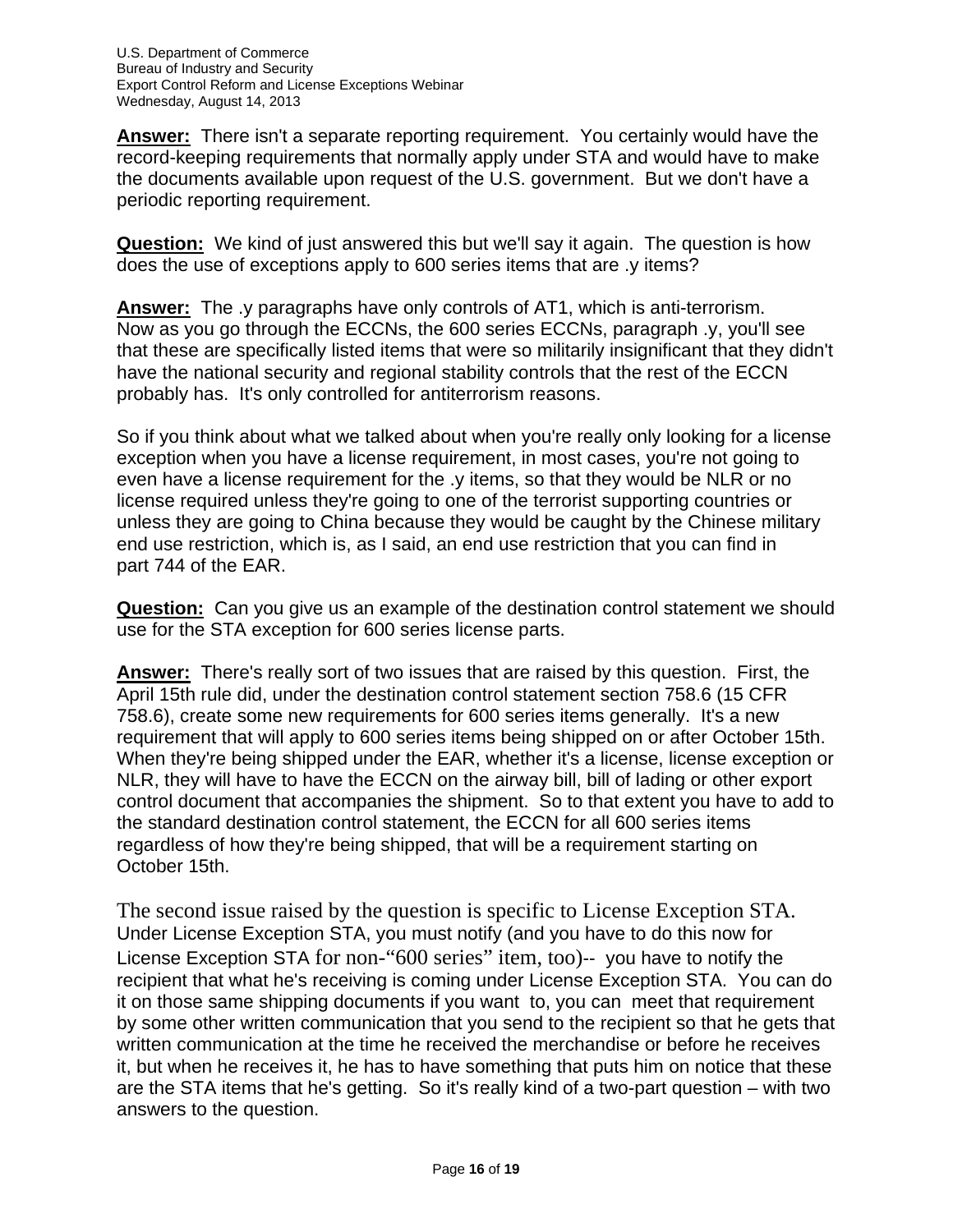**Question:** How can an exporter know if party to the transaction has been vetted by -- on a license in the past if they are not on that exporter's own license? Is there a database that can be checked?

**Answer:** Well, the answer to that last question is no, there isn't a database that could be checked and there are probably some legal restrictions that would prevent BIS from publishing that information. One way, of course, the obvious one, is if you're the exporter and this party has been on a license issued to you, the answer is very easy. The other is, is the party willing to give you a copy of the license? And we are assuming that a number of parties will be able to and will be willing to. If he's not, he's probably not interested in participating in STA, but there may be some instances where, in fact, the party has not been on a prior license but could be approved if he were ever mentioned on an application or if he sent in a license application. So there may be some instances where you'll just have to get a license to find out whether or not this party is going to be eligible.

**Question:** How will License Exception STA for technology transfers be implemented in the case of persons who have dual citizenship and one country is in Country Group A:5 but the other country is not?

**Answer:** License Exception STA allows shipments to individuals who are citizens of A:5 countries. With respect to citizens of A:5 countries who are dual citizens with the citizenship of a non-A:5 country, we expect to be following BIS's standard practice that it has in the past. Usually, the most recently acquired citizenship is what will govern, so if somebody was born in India and has become a citizen of the United Kingdom, that would be treated as a citizen of the United Kingdom.

There is actually -- we also did post recently on our website an advisory opinion that had to do with certain Canadian nationals who would have been considered Canadian under the ITAR, so -- but I believe they had security clearances in Canada. So if you are dealing with Canada, I would suggest that you review that advisory opinion on our website. It's www.bis.doc.gov.

**Question:** We do have one question about Automated Export System filing, and we're going to have to take a look at the foreign trade regulations, so this will be one we will have to post on our website, will not be able to handle until we look at a set of regulations that neither of us have with us right now. But it's again the Foreign Trade Regulations published by the Census Bureau.

[This question was subsequently answered in the BIS weekly ECR teleconference of August 21, 2013. The question and answer are repeated below.

**Question:** Is the AES filing exemption at 30.39 for goods destined to the USG abroad still be available when using license exception 740.11(b)(2)(iii) or, do the AES filing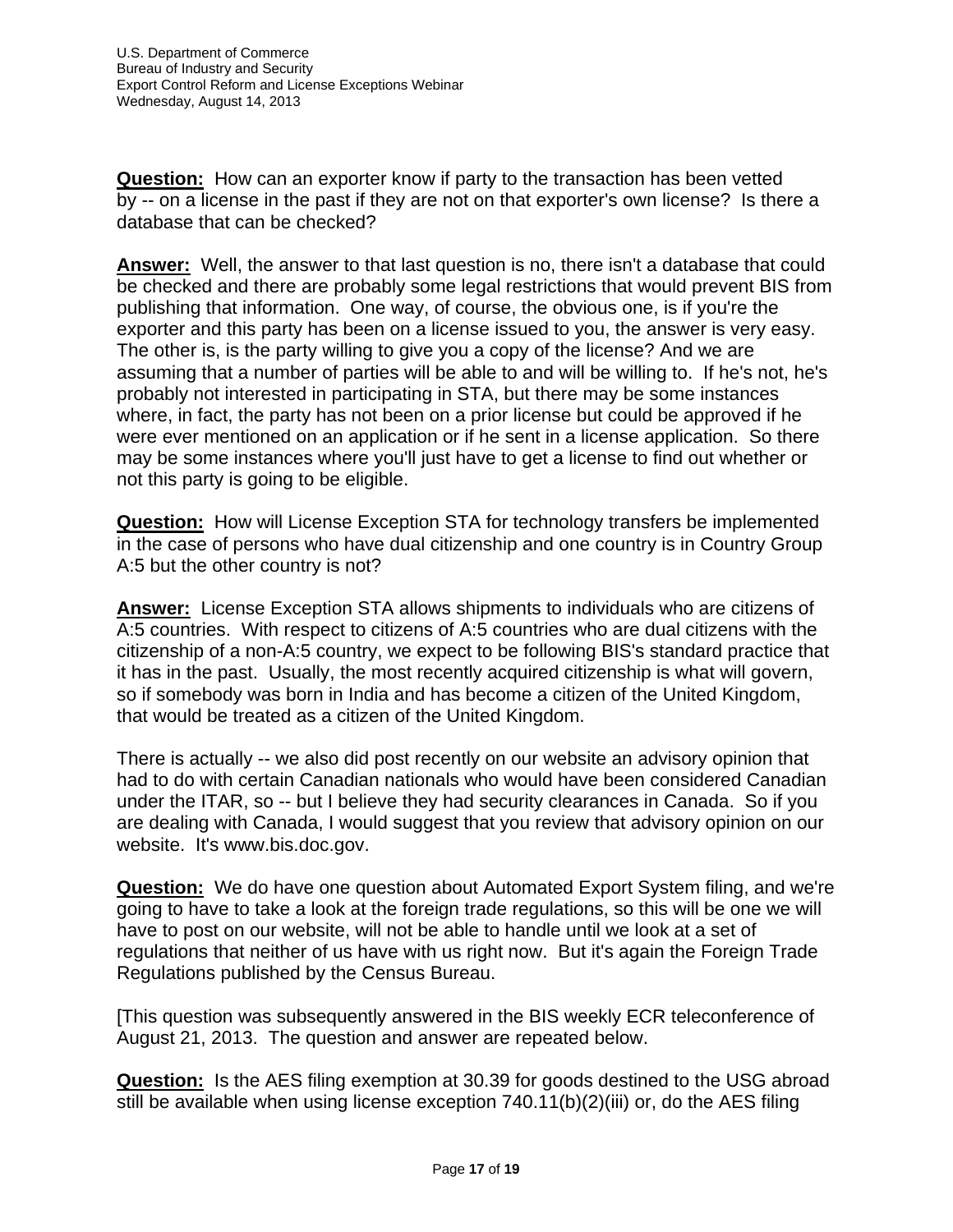requirements in GOV (effective on 10/15/13) trump the ability to use the 30.39 exemption?

**Answer:** We do not believe that any conflict exists between License Exception GOV and § 30.39 of the Foreign Trade Regulations that would create a need for one regulation to "trump" another. Section 30.39 exempts from AES filing "commodities . . . consigned to the U.S. Armed Services for their exclusive use. . ." Such shipments would be eligible for License Exception GOV under § 740.11(b)(2)(ii), which authorizes shipments "made by or consigned to a department or agency of the U.S. government." This paragraph does not impose an AES filing requirement. The paragraph to which the questioner refers (§ 740.11(b)(2)(iii) authorizes shipments to "a U.S. person" of items that will be used by the U.S. Government. Such shipments would not be "consigned to the U.S. Armed Services" and therefore not eligible for the exemption in § 30.39 of the Foreign Trade Regulations. ]

**Question:** With the GOV exceptions, what constitutes the head of the responsible agency for the written authorization?

**Answer:** That is going to depend on the particular transaction, what the program is or what the agreement is. It's just going to depend on the program, who the responsible person is, and you'll note that it also says "or that person's designee." So the person who runs that particular program at, say, the Department of Defense, may be the person -- or they may designate someone else to fulfill that function.

**Question:** Question is, are ECCN 0A018 products being transitioned to the new ECCN 1A613 under export reform, and if so, will that ECCN now -- be subject to 600 series restrictions under the EAR?

**Answer:** In general, the ECCNs that end in 018 will be transitioned to a 600 series ECCN. I don't have this one in front of me right now, but I'm not aware of any glaring exception that would cover it. The purpose (of bringing) the items into ECCNs that end in 018 are items that are on the Wassenaar arrangement munitions list. Those would be military items, and they will be coming to the 600 series because they will sort of match in most cases with some very similar ITAR items that are coming to the 600 series -- that will be some new restrictions and will be applying to those items because they're under the 600 series. They will be treated like any other 600 series items.

So that's sort of one area where you will be getting some change that's a little more restrictive, but again, that will sort of harmonize our treatment of these principally military items, all of them on the Commerce Control List being treated with a similar licensing requirement and licensing policy.

**Question:** We did have a question about what Chemical and Biological (CB) items are eligible for STA.